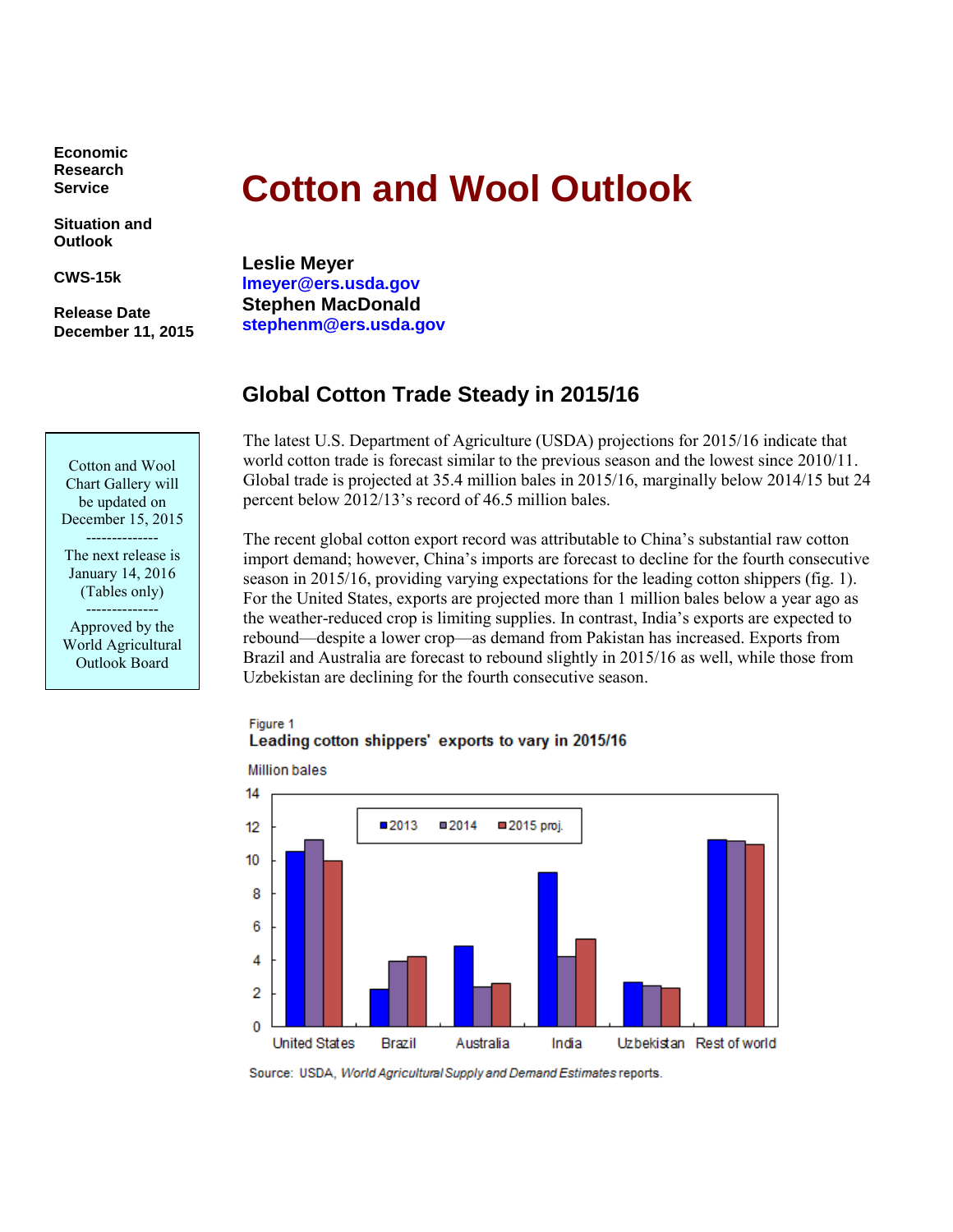# *U.S. Cotton Crop Reduced Further in December*

The USDA December forecast of 2015 U.S. cotton production was reduced nearly 2 percent this month to 13.0 million bales, 3.3 million bales below the 2014 crop. Planted and harvested area remain estimated at about 8.6 million acres and 8.2 million acres, respectively. The relatively low abandonment rate of 5 percent is the result of plentiful rainfall this season. The 2015 national yield is projected at 768 pounds per harvested acre, the lowest since 2003/04. Upland cotton production is estimated at 12.6 million bales, compared with the 15.8 million bales produced in 2014. The extra-long staple (ELS) crop is forecast at 451,000 bales, the lowest in 6 years. For current production estimates by State and region, see table 10.

Upland cotton production is forecast to decrease in each of the Cotton Belt regions this season as lower area and yield reduced the crop (fig. 2). The Southwest upland crop is forecast to approach 6.2 million bales in 2015, compared with 6.5 million bales in 2014. With a relatively low abandonment rate of 6 percent, the region's yield of 629 pounds per harvested acre is below the 5-year average.

In the Southeast, 2015 cotton production is estimated at only 3.8 million bales (the lowest since 2009), as lower yield estimates for North and South Carolina contributed significantly to this season's reduction. The region's yield is forecast below the 5-year average at 845 pounds per harvested acre. In the Delta, cotton production is expected to approach 2.1 million bales, the smallest crop there since the Payment-In-Kind (PIK) season of 1983. While area there has declined below 1 million acres, the Delta yield is forecast at 1,046 pounds per harvested acre—the third highest on record. In the West, upland production is expected at 511,000 bales in 2015, as water issues continue to limit cotton acreage; the region's production is expected to be its lowest in 8 decades despite a near-record yield of 1,543 pounds per harvested acre.

#### Figure 2 **U.S. regional upland cotton production**





Source: USDA, *Crop Production* reports.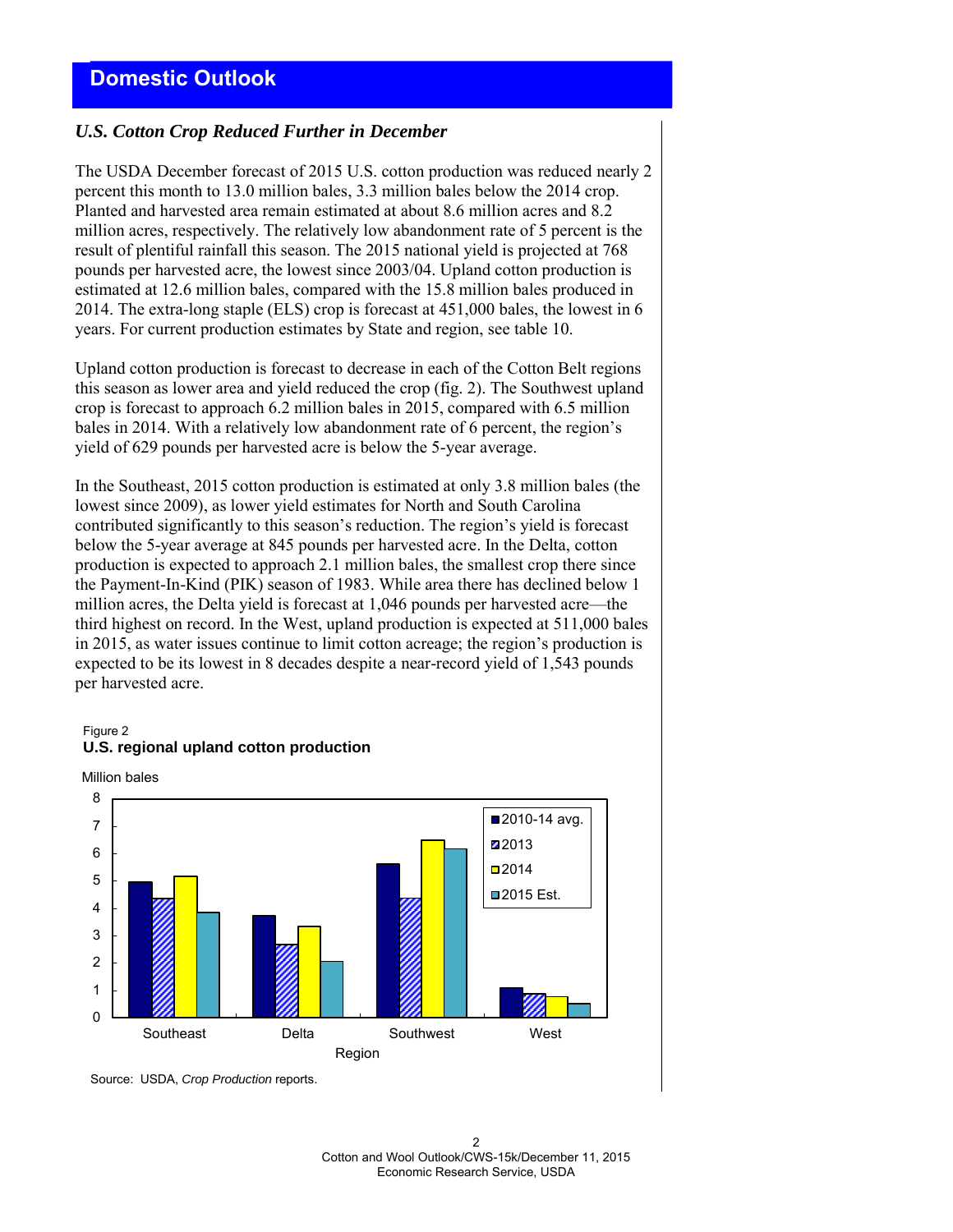# *U.S. Demand and Stocks Forecasts Reduced; Farm Price Unchanged*

U.S. cotton demand for the 2015/16 season is forecast at 13.7 million bales, 200,000 bales below last month and nearly 8 percent (1.1 million bales) below 2014/15. U.S. exports are forecast at 10.0 million bales in 2015/16, 200,000 bales below last month's forecast, due to lower available supplies and lagging sales. The current export forecast is nearly 1.3 million bales below last season's shipments. With the lower volume (particularly to China), the U.S. share of global trade is projected at 28 percent, compared with 2014/15's 32 percent and 2013/14's 26 percent. Meanwhile, U.S. cotton mill use remains projected at 3.7 million bales, up from last season's 3.6-million-bale estimate.

As a result of lower production and export estimates in December, U.S. cotton ending stocks are forecast at 3.0 million bales, 700,000 bales below the beginning level. Both the stocks and the stocks-to-use ratio—estimated at 22 percent—would be the lowest in two seasons. Based on the latest supply and demand outlook for 2015/16, the midpoint for the upland cotton farm price remains at 59 cents per pound in December; the forecast price is projected to range between 56 and 62 cents per pound, compared with the final 2014/15 price of 61.3 cents per pound.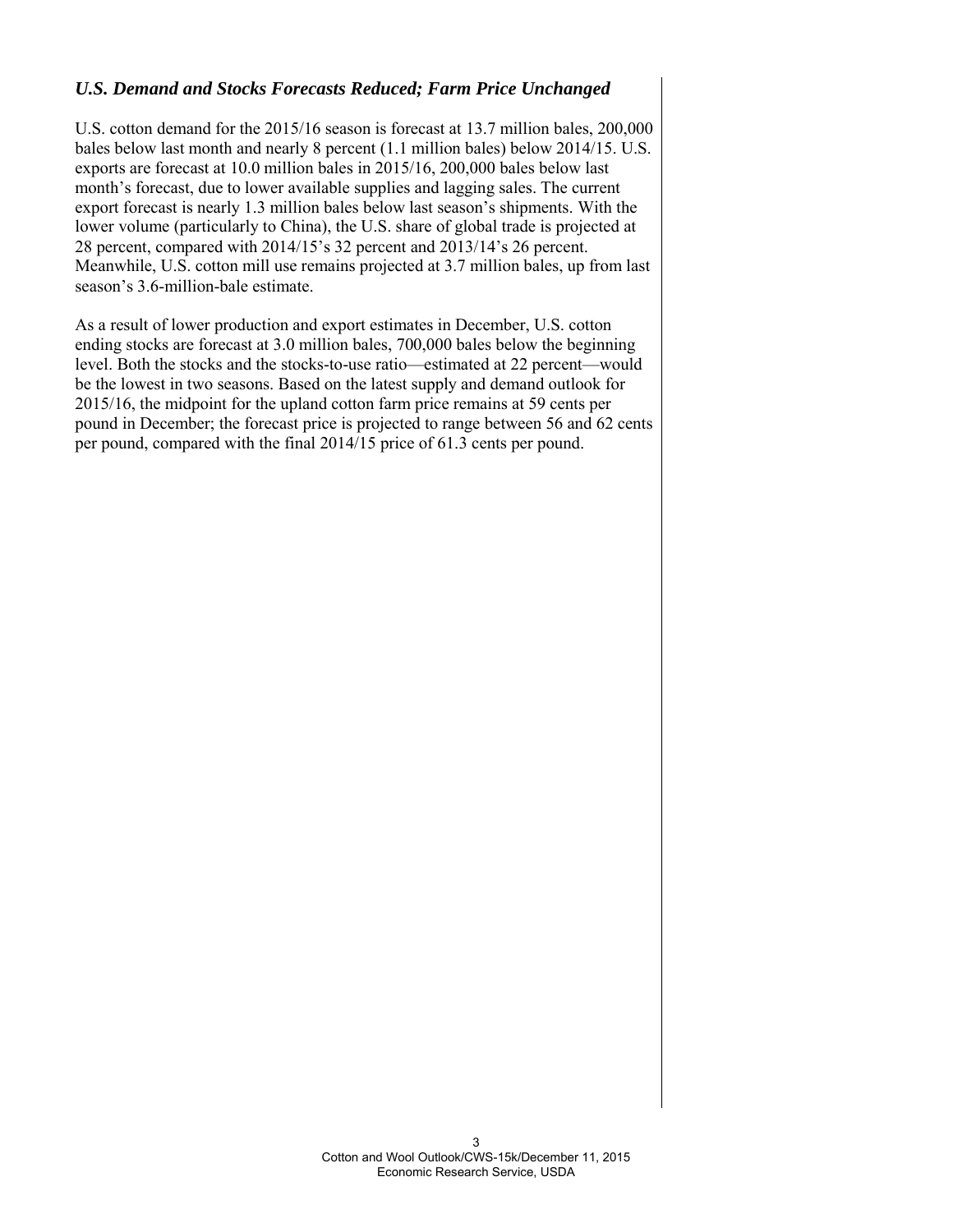# *Global Cotton Production To Decrease in 2015/16*

World cotton production in 2015/16 is forecast at 103.7 million bales, 13 percent below last season, as lower area combined with a reduced yield push the global crop to its lowest since 2009/10 (fig. 3). Considerable production declines in 2015/16 for all of the major producers reduce the world crop by more than 15 million bales. Global harvested area is estimated at 31.2 million hectares, compared with 34.0 million hectares in 2014/15. The world cotton yield is forecast at 723 kg/hectare, compared with 763 kg/hectare last season.

Production for the top two producers—India and China—is projected to account for a combined 51 percent of the world total, with forecasts of 28.5 and 24.3 million bales, respectively. For India, the 2015/16 crop is in its second year of decline and matches 2012/13's production. Lower area coupled with higher yields combine to reduce India's production 1 million bales in 2015/16. The decline is more dramatic for China, as production is forecast to fall 5.7 million bales in 2015/16 to 24.3 million bales. With total area declining and area moving out of the lower yielding regions of China, the national yield is forecast at a record 1,534 kg/hectare.

Pakistan's crop is projected at 8.0 million bales in 2015/16, nearly 25 percent below last season, due to reduced area and yield. Harvested area in Pakistan is estimated at 2.8 million hectares, the lowest in 5 years. Insect damage, as well as reduced pickings, are expected to keep the national yield at 622 kg/hectare, 100 kg/hectare below the 5-year average.

## *World Mill Use Continues Slow Rebound*

World mill use is expected to rise 0.9 percent in 2015/16, its fourth consecutive annual increase. However, this would also be the third consecutive year world cotton consumption has grown more slowly than its longrun average growth rate of 1.8 percent.



Figure 3 **Global cotton production and consumption**

Source: USDA, *World Agricultural Supply and Demand Estimates* reports.

4 Cotton and Wool Outlook/CWS-15k/December 11, 2015 Economic Research Service, USDA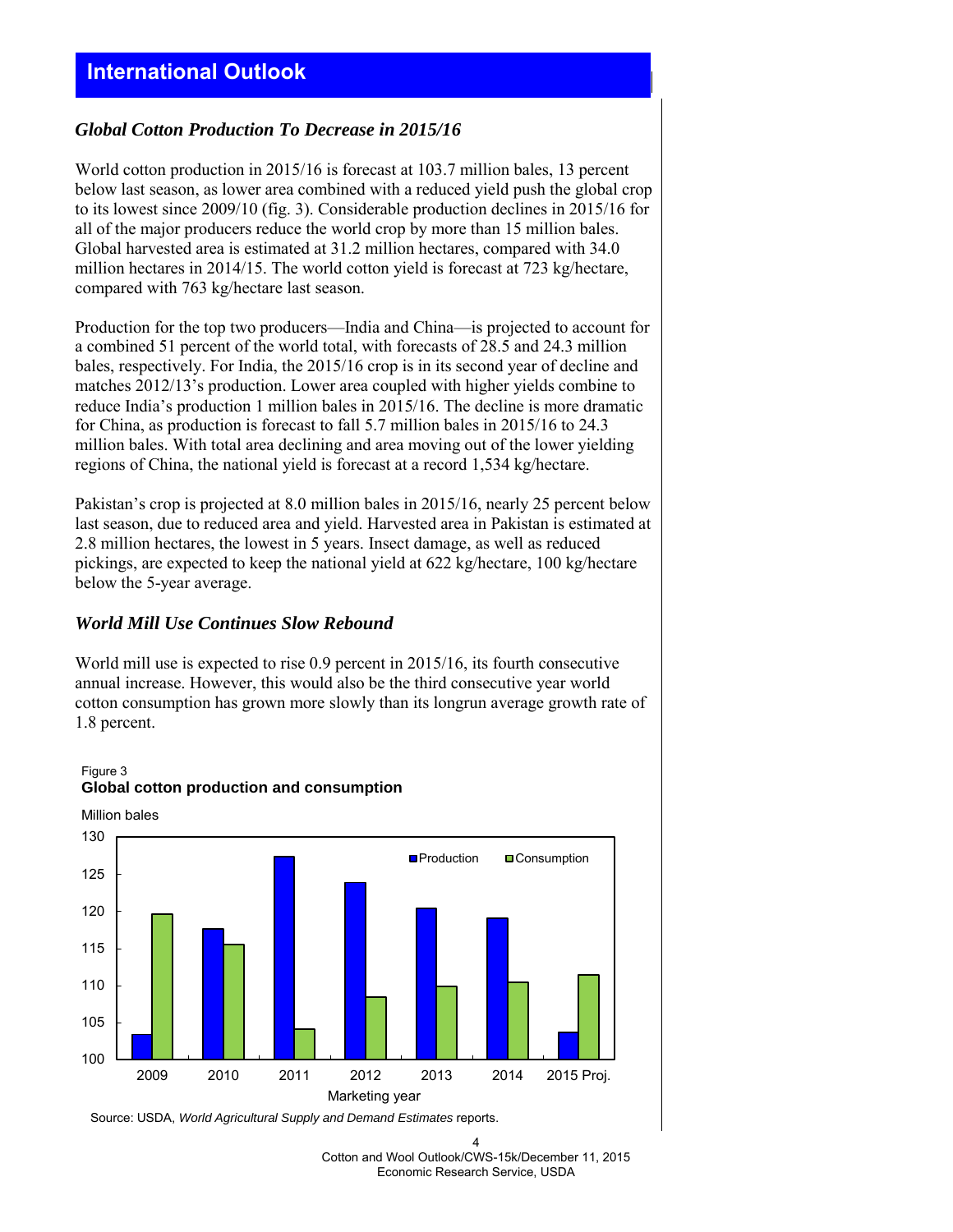The International Monetary Fund's most recent macroeconomic outlook projects global income growth in 2015 at its slowest in 6 years. Low polyester prices relative to cotton, and issues associated with China's transition to new cotton policies and adjustments to higher wages, are also factors limiting cotton consumption growth in recent years.

# *Global Cotton Stocks To Decline from Record*

World cotton stocks are expected to decline by 7.6 million bales in 2015/16, their first decline in 6 years (fig. 4). Despite the decline, expected world stocks are extraordinarily high—equal to 94 percent of world consumption, which is more than double the average ratio of stocks to consumption that prevailed over 1980/81- 2010/11. The increase in stocks over longrun levels is almost entirely attributable to the accumulation of cotton in China's national reserve in the course of supporting its domestic cotton prices above world prices during 2011/12-2014/15. Stocks outside of China in 2015/16 are expected to equal 35 percent of world consumption, versus a 1980-2010/11 average of 31 percent.

Despite tightening stocks, little change is expected in cotton prices in 2015/16. The U.S. season-average farm price is expected to fall 3.8 percent, and no change is expected in the A-Index. In addition to a continued high level of ending stocks in China, other factors affecting year-to-year price changes include relative tightness of supply for certain qualities of cotton and the strengthening of the U.S. dollar. During the course of 2014/15, the U.S. dollar rose 14 percent in inflation-adjusted terms, and it has generally continued rising since July 2015. While the relatively tight supplies of high-quality cotton have helped sustain the A-Index in 2015/16, exchange rate shifts have had a negative impact on commodity prices in U.S. dollar terms, including cotton.



Figure 4 **Global cotton stocks and prices**

Sources: Cotlook and USDA, *World Agricultural Supply and Demand Estimates* reports.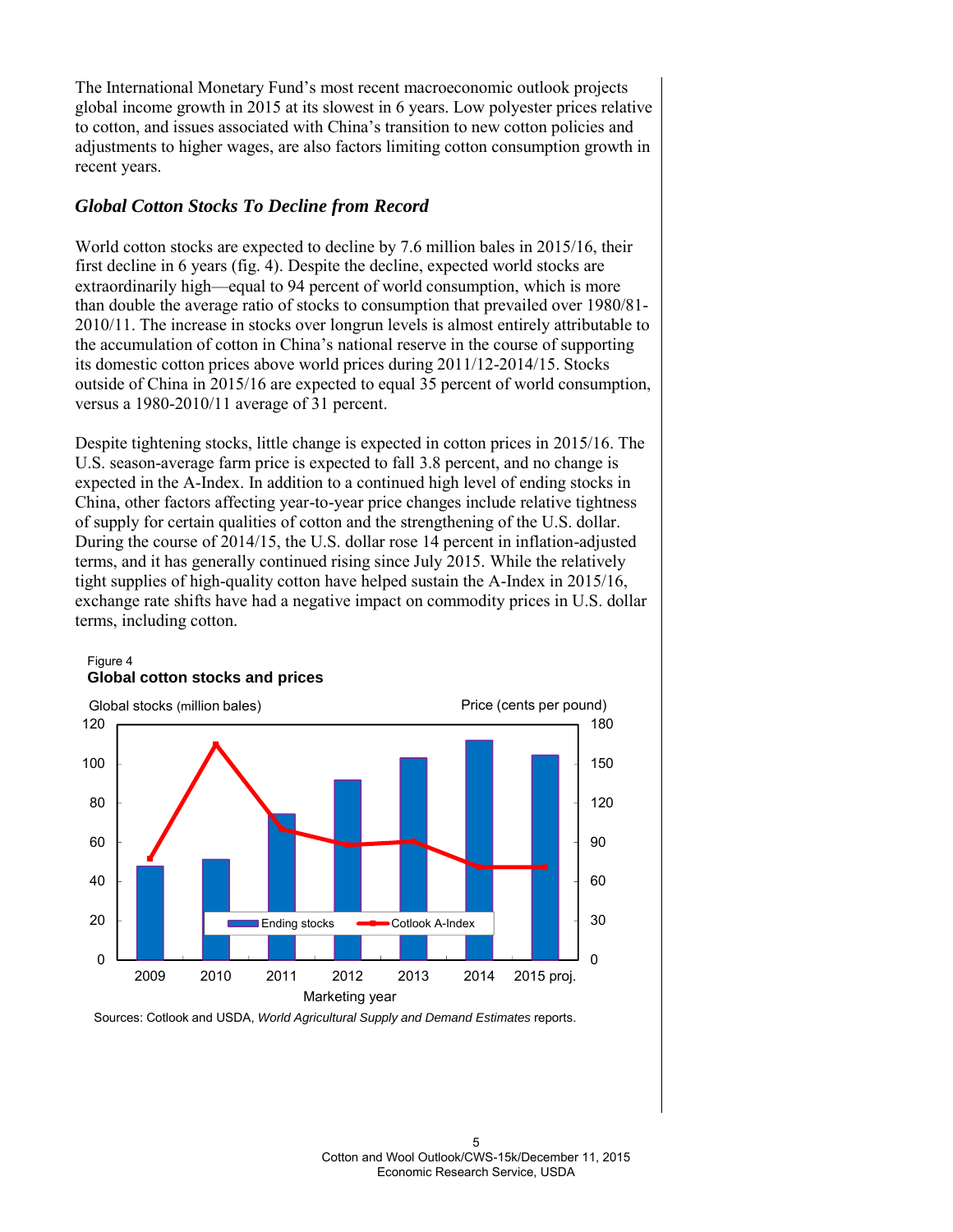# **Contacts and Links**

## **Contact Information**

Leslie Meyer (U.S. cotton & textiles) (202) 694-5307 lmeyer@ers.usda.gov Stephen MacDonald (foreign cotton) (202) 694-5305 stephenm@ers.usda.gov Carolyn Liggon (web publishing) (202) 694-5056 cyliggon@ers.usda.gov

#### **Subscription Information**

Subscribe to ERS e-mail notification service at [http://www.ers.usda.gov/subscribe-to-ers](http://www.ers.usda.gov/subscribe-to-ers-e-newsletters.aspx) [-e-newsletters.aspx t](http://www.ers.usda.gov/subscribe-to-ers-e-newsletters.aspx)o receive timely notification of newsletter availability. Printed copies can be purchased from the USDA Order Desk by calling 1-800-363-2068 (specify the issue number). To order printed copies of the five field crop newsletters cotton and wool, feed, rice, oil crops, and wheat—as a series, specify series SUB-COR-4043.

## *Data*

Cotton and Wool Monthly Tables [\(http://ers.usda.gov/publications/cws-cotton-and](http://cms.ers.usda.gov/publications/cws-cotton-and-wool-outlook)[wool-outlook](http://cms.ers.usda.gov/publications/cws-cotton-and-wool-outlook))

Cotton and Wool Chart Gallery [\(http://www.ers.usda.gov/data-products/cotton-and](http://www.ers.usda.gov/data-products/cotton-and-)wool-chart-gallery.aspx#.UguTC6z8J8E)

## *Related Websites*

**WASDE** <http://usda.mannlib.cornell.edu/MannUsda/viewDocumentInfo.do?documentID=1194>

Cotton Topics <http://www.ers.usda.gov/topics/crops/cotton-wool.aspx>

Cotton and Wool Outlook <http://usda.mannlib.cornell.edu/MannUsda/viewDocumentInfo.do?documentID=1281>

The U.S. Department of Agriculture (USDA) prohibits discrimination in all its programs and activities on the basis of race, color, national origin, age, disability, and where applicable, sex, marital status, familial status, parental status, religion, sexual orientation, genetic information, political beliefs, reprisal, or because all or a part of an individual's income is derived from any public assistance program. (Not all prohibited bases apply to all programs.) Persons with disabilities who require alternative means for communication of program information (Braille, large print, audiotape, etc.) should contact USDA's TARGET Center at (202) 720-2600 (voice and TDD). To file a complaint of discrimination, write to USDA, Director, Office of Civil Rights, 1400 Independence Avenue, SW, Washington, DC 20250-9410 or call (800) 795-3272 (voice) or (202) 720-6382 (TDD). USDA is an equal opportunity provider and employer.

### **E-mail Notification**

Readers of ERS outlook reports have two ways they can receive an e-mail notice about release of reports and associated data.

• Receive timely notification (soon) after the report is posted on the web) via USDA's Economics, Statistics, and Market Information System (which is housed at Cornell University's Mann Library). Go to [http://usda.mannlib.cornell.edu/Mann](http://usda.mannlib.cornell.edu/MannUsda/aboutEmailService.do) [Usda/aboutEmailService.do a](http://usda.mannlib.cornell.edu/MannUsda/aboutEmailService.do)nd follow the instructions to receive e-mail notices about ERS, Agricultural Marketing Service, National Agricultural Statistics Service, and World Agricultural Outlook Board products.

• Receive weekly notification (on Friday afternoon) via the ERS website. Go to [http://www.ers.usda.gov/subscribe](http://www.ers.usda.gov/subscribe-)to-ers-e-newsletters.aspx and follow the instructions to receive notices about ERS outlook reports, Amber Waves magazine, and other reports and data products on specific topics. ERS also offers RSS (really simple syndication) feeds for all ERS products. Go to <http://www.ers.usda.gov/rss/> to get started.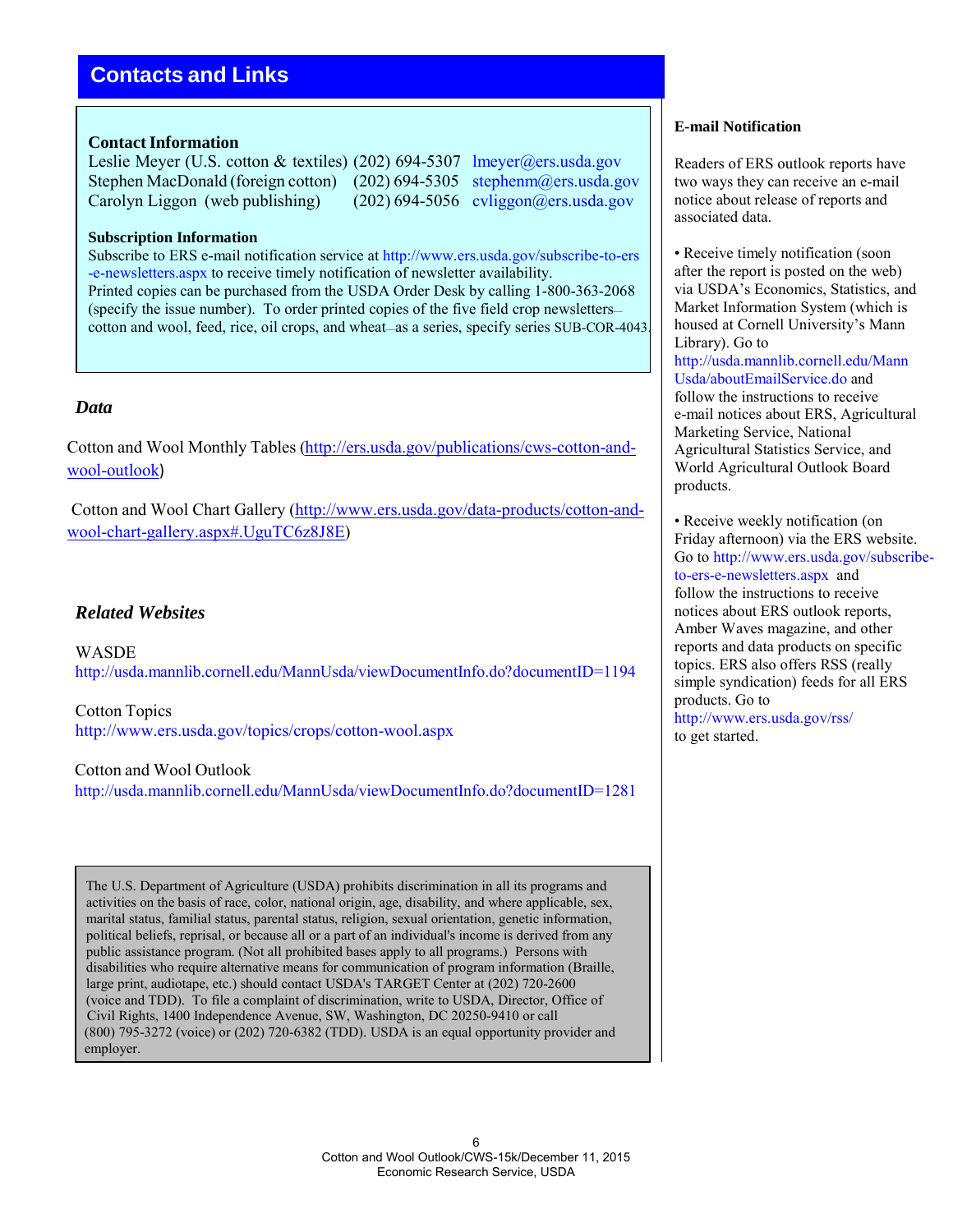|                      |                       |        | 2015/16             |        |  |
|----------------------|-----------------------|--------|---------------------|--------|--|
| Item                 | 2014/15               | Oct.   | Nov.                | Dec.   |  |
|                      |                       |        | Million acres       |        |  |
| Upland:              |                       |        |                     |        |  |
| Planted              | 10.845                | 8.398  | 8.398               | 8.398  |  |
| Harvested            | 9.157                 | 8.012  | 7.995               | 7.995  |  |
|                      | Pounds                |        |                     |        |  |
| Yield/harvested acre | 826                   | 772    | 770                 | 755    |  |
|                      | Million 480-lb, bales |        |                     |        |  |
| Beginning stocks     | 2.225                 | 3.441  | 3.441               | 3.441  |  |
| Production           | 15.753                | 12.887 | 12.830              | 12.580 |  |
| Total supply 1/      | 17.987                | 16.333 | 16.276              | 16.026 |  |
| Mill use             | 3.550                 | 3.675  | 3.675               | 3.675  |  |
| <b>Exports</b>       | 10.836                | 9.700  | 9.700               | 9.500  |  |
| Total use            | 14.386                | 13.375 | 13.375              | 13.175 |  |
| Ending stocks 2/     | 3.441                 | 2.910  | 2.910               | 2.810  |  |
|                      | Percent               |        |                     |        |  |
| Stocks-to-use ratio  | 23.9                  | 21.8   | 21.8                | 21.3   |  |
|                      |                       |        | 1,000 acres         |        |  |
| Extra-long staple:   |                       |        |                     |        |  |
| Planted              | 192.4                 | 157.5  | 157.5               | 157.5  |  |
| Harvested            | 189.8                 | 154.3  | 154.3               | 154.3  |  |
|                      |                       |        | Pounds              |        |  |
| Yield/harvested acre | 1,432                 | 1,403  | 1,403               | 1,403  |  |
|                      |                       |        | 1,000 480-lb. bales |        |  |
| Beginning stocks     | 125                   | 259    | 259                 | 259    |  |
| Production           | 566                   | 451    | 451                 | 451    |  |
| Total supply 1/      | 694                   | 715    | 715                 | 715    |  |
| Mill use             | 25                    | 25     | 25                  | 25     |  |
| Exports              | 410                   | 500    | 500                 | 500    |  |
| Total use            | 435                   | 525    | 525                 | 525    |  |
| Ending stocks 2/     | 259                   | 190    | 190                 | 190    |  |
|                      |                       |        | Percent             |        |  |
| Stocks-to-use ratio  | 59.5                  | 36.2   | 36.2                | 36.2   |  |

Table 1--U.S. cotton supply and use estimates

1/ Includes imports. 2/ Includes unaccounted.

Source: USDA, World Agricultural Outlook Board.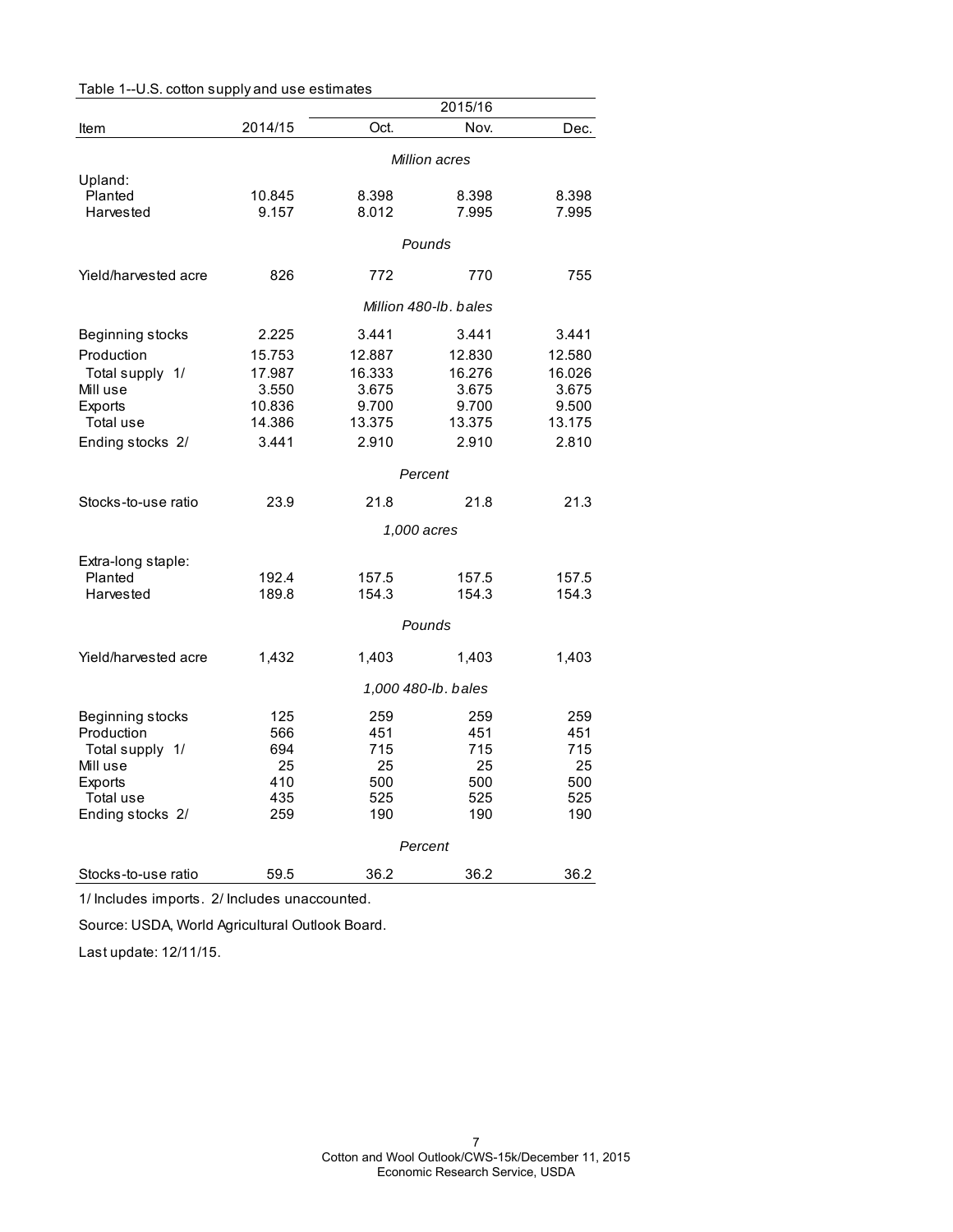| Table 2--World cotton supply and use estimates |         |         |                       |        |  |  |
|------------------------------------------------|---------|---------|-----------------------|--------|--|--|
|                                                |         | 2015/16 |                       |        |  |  |
| Item                                           | 2014/15 | Oct.    | Nov.                  | Dec.   |  |  |
|                                                |         |         | Million 480-lb, bales |        |  |  |
| Supply:                                        |         |         |                       |        |  |  |
| Beginning stocks--                             |         |         |                       |        |  |  |
| World                                          | 103.05  | 111.79  | 111.94                | 112.01 |  |  |
| Foreign                                        | 100.70  | 108.09  | 108.24                | 108.31 |  |  |
| Production--                                   |         |         |                       |        |  |  |
| World                                          | 119.11  | 107.38  | 105.63                | 103.71 |  |  |
| Foreign                                        | 102.79  | 94.05   | 92.35                 | 90.68  |  |  |
| Imports--                                      |         |         |                       |        |  |  |
| World                                          | 35.71   | 34.20   | 34.35                 | 35.35  |  |  |
| Foreign                                        | 35.70   | 34.19   | 34.34                 | 35.34  |  |  |
| Use:                                           |         |         |                       |        |  |  |
| Mill use--                                     |         |         |                       |        |  |  |
| World                                          | 110.38  | 112.27  | 111.59                | 111.39 |  |  |
| Foreign                                        | 106.80  | 108.57  | 107.89                | 107.69 |  |  |
| Exports--                                      |         |         |                       |        |  |  |
| World                                          | 35.39   | 34.19   | 34.35                 | 35.35  |  |  |
| Foreign                                        | 24.14   | 23.99   | 24.15                 | 25.35  |  |  |
| Ending stocks--                                |         |         |                       |        |  |  |
| World                                          | 112.01  | 106.97  | 106.09                | 104.39 |  |  |
| Foreign                                        | 108.31  | 103.87  | 102.99                | 101.39 |  |  |
|                                                | Percent |         |                       |        |  |  |
| Stocks-to-use ratio:                           |         |         |                       |        |  |  |
| World                                          | 101.5   | 95.3    | 95.1                  | 93.7   |  |  |
| Foreign                                        | 101.4   | 95.7    | 95.5                  | 94.1   |  |  |

Source: USDA, World Agricultural Outlook Board.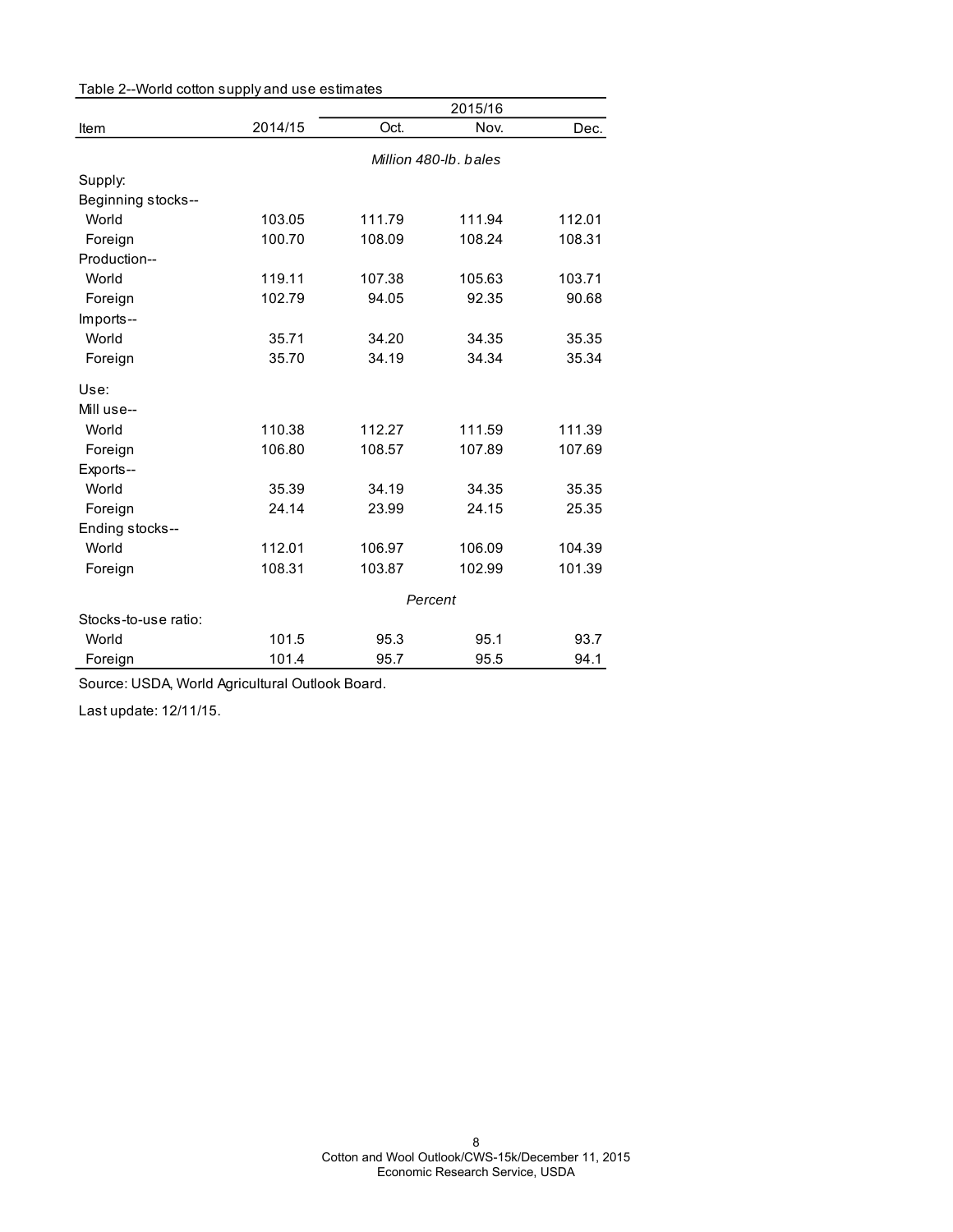| Table 3--U.S. fiber supply |           |                     |           |           |
|----------------------------|-----------|---------------------|-----------|-----------|
|                            | Aug.      | Sep.                | Oct.      | Oct.      |
| Item                       | 2015      | 2015                | 2015      | 2014      |
|                            |           | 1,000 480-lb. bales |           |           |
| Cotton:                    |           |                     |           |           |
| Stocks, beginning          | 3,700     | 2,889               | 2,688     | 2,066     |
| Ginnings                   | 107       | 544                 | 3,131     | 3,754     |
| Imports since August 1     | 0.7       | 1.6                 | 2.0       | 0.4       |
|                            |           | Million pounds      |           |           |
| Manmade:                   |           |                     |           |           |
| Production                 | 545.7     | 551.5               | 562.4     | 541.7     |
| Noncellulosic              | 545.7     | 551.5               | 562.4     | 541.7     |
| Cellulosic                 | <b>NA</b> | <b>NA</b>           | <b>NA</b> | <b>NA</b> |
| Total since January 1      | 4,213.3   | 4,764.8             | 5,327.2   | 5,322.9   |
|                            |           |                     |           |           |
|                            | July      | Aug.                | Sep.      | Sep.      |
|                            | 2015      | 2015                | 2015      | 2014      |
|                            |           | Million pounds      |           |           |
| Raw fiber imports:         | 193.9     | 184.6               | 180.1     | 164.7     |
| Noncellulosic              | 177.8     | 169.8               | 165.5     | 150.0     |
| Cellulosic                 | 16.1      | 14.8                | 14.6      | 14.7      |
| Total since January 1      | 1,392.8   | 1,577.4             | 1757.5    | 1,511.0   |
|                            |           | 1,000 pounds        |           |           |
| Wool and mohair:           |           |                     |           |           |
| Raw wool imports, clean    | 677.2     | 619.8               | 349.3     | 639.8     |
| 48s-and-finer              | 364.6     | 166.6               | 153.1     | 347.5     |
| Not-finer-than-46s         | 312.6     | 453.2               | 196.2     | 292.2     |
| Total since January 1      | 4,410.0   | 5,029.8             | 5,379.1   | 5,380.9   |
| Wool top imports           | 391.6     | 237.3               | 332.8     | 370.6     |
| Total since January 1      | 2,294.2   | 2,531.5             | 2,864.3   | 2,837.2   |
| Mohair imports, clean      | 0.0       | 0.0                 | 0.0       | 0.0       |
| Total since January 1      | 0.0       | 0.0                 | 0.0       | 0.0       |

NA = Not available.

Sources: USDA, National Agricultural Statistics Service;

U.S. Dept. of Commerce, U.S. Census Bureau; and *Fiber Organon.*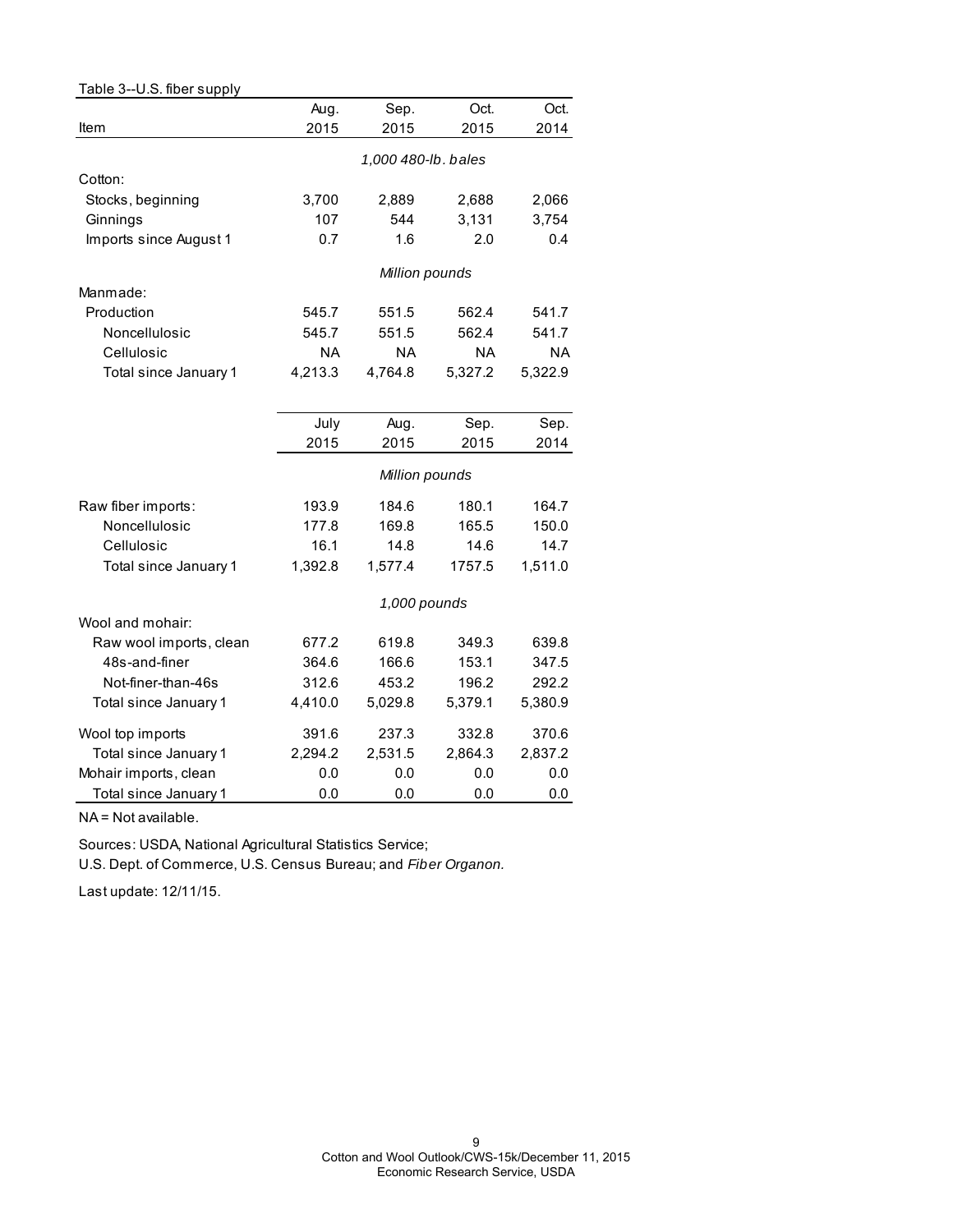| Table 4--U.S. fiber demand  |         |                     |         |         |
|-----------------------------|---------|---------------------|---------|---------|
|                             | Aug.    | Sep.                | Oct.    | Oct.    |
| Item                        | 2015    | 2015                | 2015    | 2014    |
|                             |         |                     |         |         |
|                             |         | 1,000 480-lb. bales |         |         |
| Cotton:                     |         |                     |         |         |
| All consumed by mills 1/    | 319     | 303                 | 306     | 305     |
| Total since August 1        | 319     | 623                 | 929     | 911     |
| Daily rate                  | 15.2    | 13.8                | 13.9    | 13.3    |
| Upland consumed by mills 1/ | 317     | 301                 | 304     | 303     |
| Total since August 1        | 317     | 619                 | 923     | 904     |
| Daily rate                  | 15.1    | 13.7                | 13.8    | 13.2    |
| Upland exports              | 560     | 419                 | 411     | 346     |
| Total since August 1        | 560     | 979                 | 1,390   | 1,183   |
| Sales for next season       | 188     | 346                 | 77      | 40      |
| Total since August 1        | 188     | 534                 | 610     | 504     |
| Extra-long staple exports   | 39.2    | 26.1                | 24.1    | 7.2     |
| Total since August 1        | 39.2    | 65.3                | 89.4    | 36.5    |
| Sales for next season       | 0.0     | 0.0                 | 0.0     | 0.0     |
| Total since August 1        | 0.0     | 0.0                 | 0.0     | 0.0     |
|                             | July    | Aug.                | Sep.    | Sep.    |
|                             | 2015    | 2015                | 2015    | 2014    |
|                             |         | Million pounds      |         |         |
| Manmade:                    |         |                     |         |         |
| Raw fiber exports           | 46.5    | 44.9                | 49.0    | 51.6    |
| Noncellulosic               | 46.1    | 44.5                | 48.5    | 51.3    |
| Cellulosic                  | 0.4     | 0.4                 | 0.5     | 0.3     |
| Total since January 1       | 345.8   | 390.7               | 439.7   | 470.9   |
|                             |         | 1,000 pounds        |         |         |
| Wool and mohair:            |         |                     |         |         |
| Raw wool exports, clean     | 822.5   | 990.6               | 1,077.6 | 375.4   |
| Total since January 1       | 3,863.5 | 4,854.1             | 5,931.6 | 5,871.5 |
| Wool top exports            | 1.6     | 95.6                | 110.3   | 59.3    |
| Total since January 1       | 26.9    | 122.6               | 232.9   | 729.7   |
| Mohair exports, clean       | 10.5    | 54.1                | 0.0     | 0.0     |
| Total since January 1       | 922.4   | 976.5               | 976.5   | 501.9   |

1/ Estimated by USDA.

Sources: USDA, Farm Service Agency; USDA, Foreign Agricultural Service, *U.S. Export Sales;* U.S. Dept. of Commerce, U.S. Census Bureau; and *Fiber Organon.*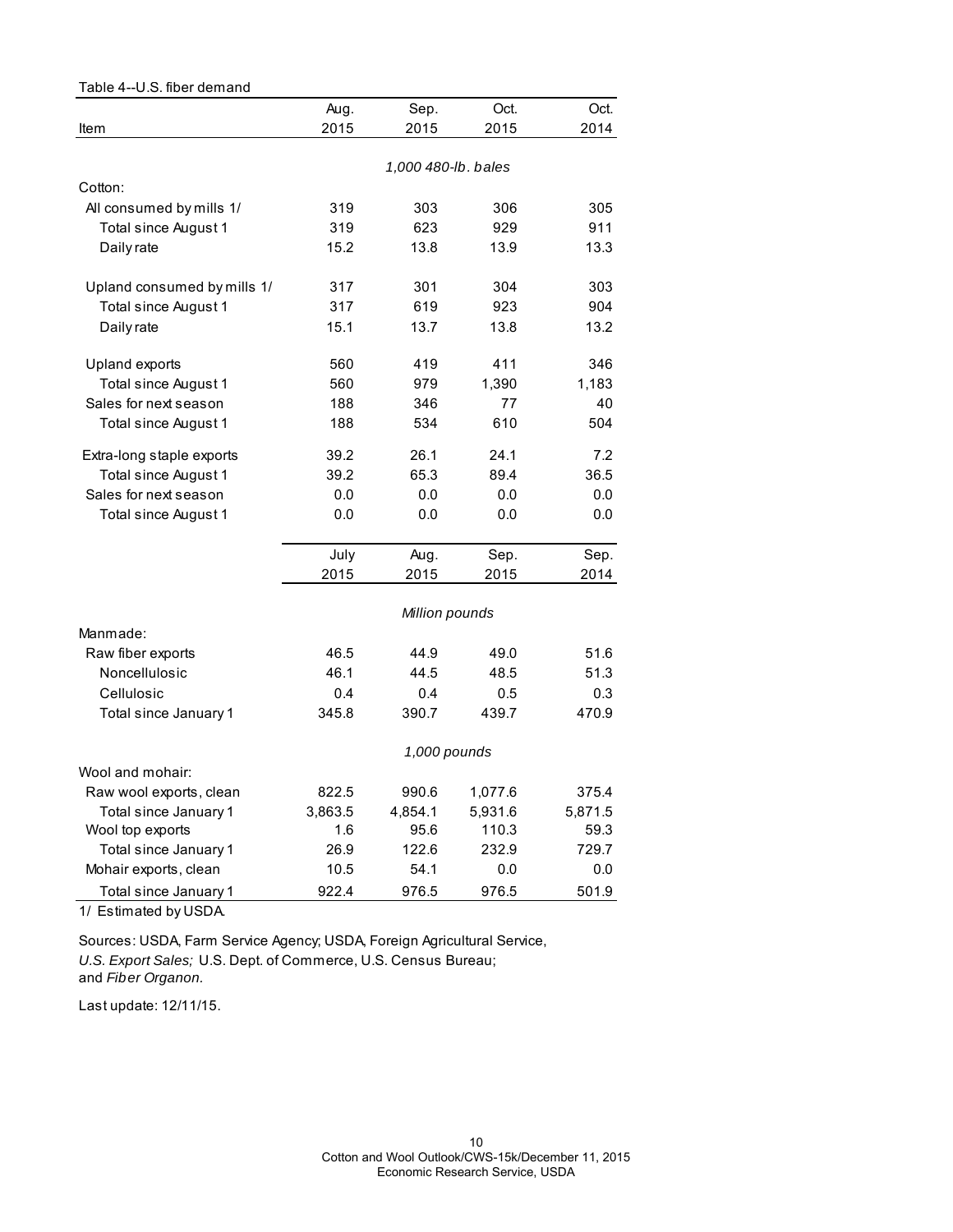| Table 5--U.S. and world fiber prices |        |                   |        |        |
|--------------------------------------|--------|-------------------|--------|--------|
|                                      | Sep.   | Oct.              | Nov.   | Nov.   |
| Item                                 | 2015   | 2015              | 2015   | 2014   |
|                                      |        |                   |        |        |
|                                      |        | Cents per pound   |        |        |
| Domestic cotton prices:              |        |                   |        |        |
| Adjusted world price                 | 46.04  | 46.35             | 46.88  | 47.54  |
| Upland spot 41-34                    | 59.70  | 60.83             | 60.99  | 59.64  |
| Pima spot 02-46                      | 143.00 | 142.50            | 140.25 | 179.03 |
| Average price received by            |        |                   |        |        |
| upland producers                     | 60.30  | 57.80             | NA.    | 62.70  |
| Far Eastern cotton quotes:           |        |                   |        |        |
| A Index                              | 68.86  | 69.22             | 69.29  | 67.29  |
| Memphis/Eastern                      | 74.94  | 75.95             | 75.94  | 71.44  |
| Memphis/Orleans/Texas                | 73.94  | 74.30             | 74.31  | 70.69  |
| California/Arizona                   | 76.75  | 77.55             | 77.81  | 74.94  |
|                                      |        | Dollars per pound |        |        |
| Wool prices (clean):                 |        |                   |        |        |
| <b>U.S. 58s</b>                      | NQ.    | 2.90              | 2.90   | 2.88   |
| Australian 58s 1/                    | 3.94   | 3.79              | 3.75   | 3.73   |
| U.S.60s                              | NQ.    | <b>NQ</b>         | 2.84   | 3.08   |
| Australian 60s 1/                    | 4.11   | 4.01              | NQ.    | NQ.    |
| U.S.64s                              | NQ.    | 3.35              | 3.35   | NQ.    |
| Australian 64s 1/                    | 4.30   | 4.28              | 4.43   | 4.68   |

NA = Not available. NQ = No quote.

1/ In bond, Charleston, SC.

Sources: USDA, *Cotton Price Statistics* ; Cotlook Ltd., *Cotton Outlook;*  and trade reports.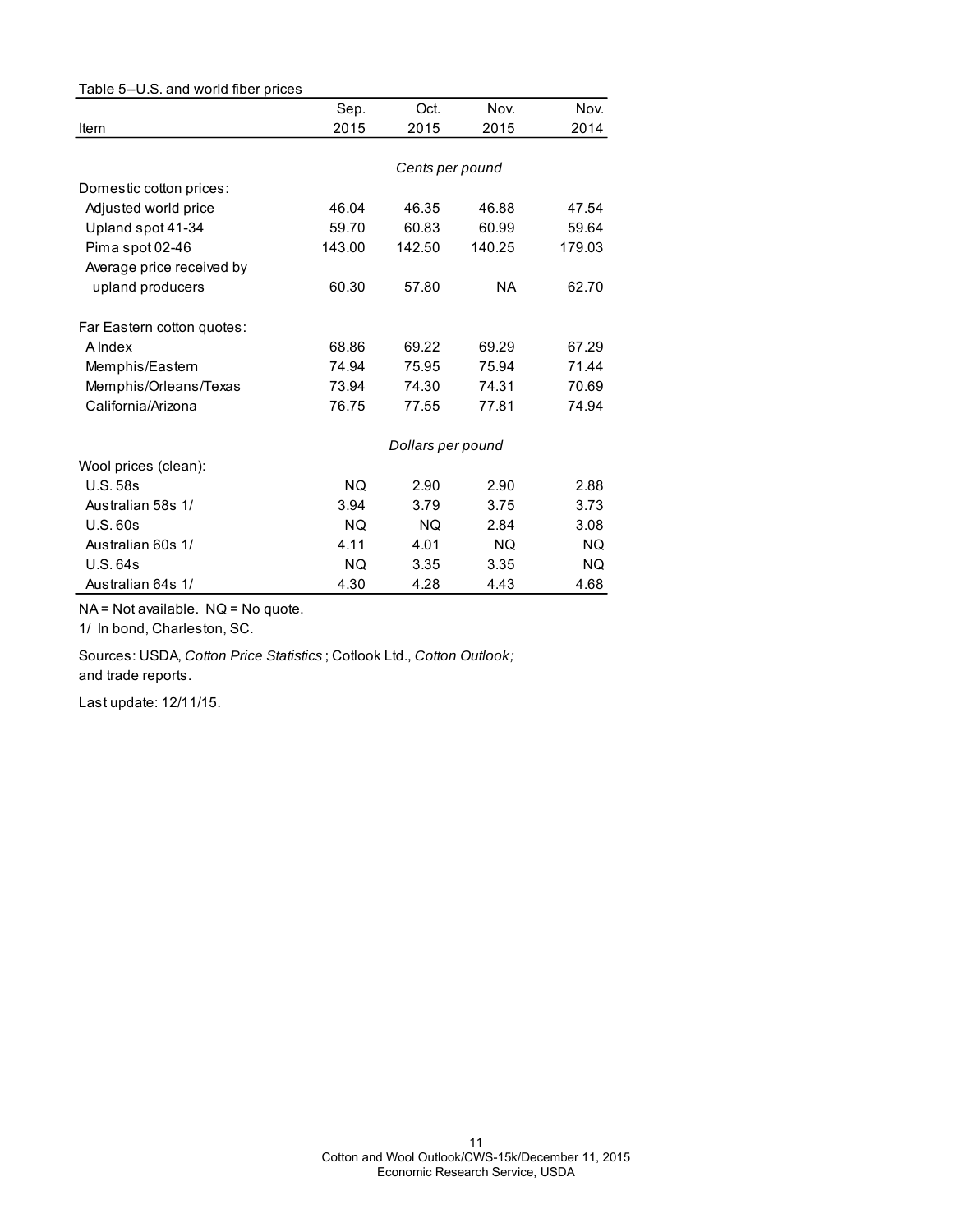| Table 6--U.S. textile imports, by fiber |                 |           |           |           |  |  |
|-----------------------------------------|-----------------|-----------|-----------|-----------|--|--|
|                                         | Aug.            | Sep.      | Oct.      | Oct.      |  |  |
| Item                                    | 2015            | 2015      | 2015      | 2014      |  |  |
|                                         |                 |           |           |           |  |  |
|                                         | 1,000 pounds 1/ |           |           |           |  |  |
| Yarn, thread, and fabric:               | 276,034         | 255,185   | 255,957   | 271,338   |  |  |
| Cotton                                  | 58,406          | 54,210    | 55,741    | 60,909    |  |  |
| Linen                                   | 20,110          | 18,026    | 20,317    | 18,604    |  |  |
| Wool                                    | 4,162           | 3,564     | 3,986     | 4,658     |  |  |
| Silk                                    | 690             | 616       | 689       | 585       |  |  |
| Manmade                                 | 192,666         | 178,768   | 175,224   | 186,583   |  |  |
| Apparel:                                | 1,311,643       | 1,218,850 | 1,112,077 | 1,114,237 |  |  |
| Cotton                                  | 635,798         | 598,378   | 583,604   | 591,600   |  |  |
| Linen                                   | 8,497           | 7,910     | 7,422     | 8,116     |  |  |
| Wool                                    | 47,656          | 43,505    | 36,381    | 41,532    |  |  |
| Silk                                    | 8,652           | 7,869     | 7,644     | 8,626     |  |  |
| Manmade                                 | 611,040         | 561,188   | 477,026   | 464,363   |  |  |
| Home furnishings:                       | 318,293         | 311,486   | 307,776   | 305,840   |  |  |
| Cotton                                  | 142,765         | 144,717   | 147,017   | 146,692   |  |  |
| Linen                                   | 1,174           | 1,186     | 912       | 1,015     |  |  |
| Wool                                    | 291             | 353       | 450       | 394       |  |  |
| Silk                                    | 240             | 177       | 139       | 142       |  |  |
| Manmade                                 | 173,823         | 165,053   | 159,257   | 157,598   |  |  |
| Floor coverings:                        | 72,088          | 71,308    | 72,996    | 75,606    |  |  |
| Cotton                                  | 8,970           | 8,988     | 8,993     | 8,695     |  |  |
| Linen                                   | 18,028          | 20,372    | 20,211    | 20,387    |  |  |
| Wool                                    | 11,339          | 11,362    | 11,950    | 11,420    |  |  |
| Silk                                    | 2,800           | 2,325     | 2,514     | 2,037     |  |  |
| Manmade                                 | 30,951          | 28,261    | 29,330    | 33,068    |  |  |
| Total imports: 2/                       | 1,978,393       | 1,857,167 | 1,749,076 | 1,767,373 |  |  |
| Cotton                                  | 846,165         | 806,531   | 795,534   | 808,137   |  |  |
| Linen                                   | 47,810          | 47,494    | 48,862    | 48,122    |  |  |
| Wool                                    | 63,459          | 58,793    | 52,773    | 58,018    |  |  |
| Silk                                    | 12,382          | 10,988    | 10,986    | 11,390    |  |  |
| Manmade                                 | 1,008,577       | 933,361   | 840,922   | 841,706   |  |  |
|                                         |                 |           |           |           |  |  |

1/ Raw-fiber equivalent. 2/ Includes headgear.

Sources: USDA, Economic Research Service; and

U.S. Dept. of Commerce, U.S. Census Bureau.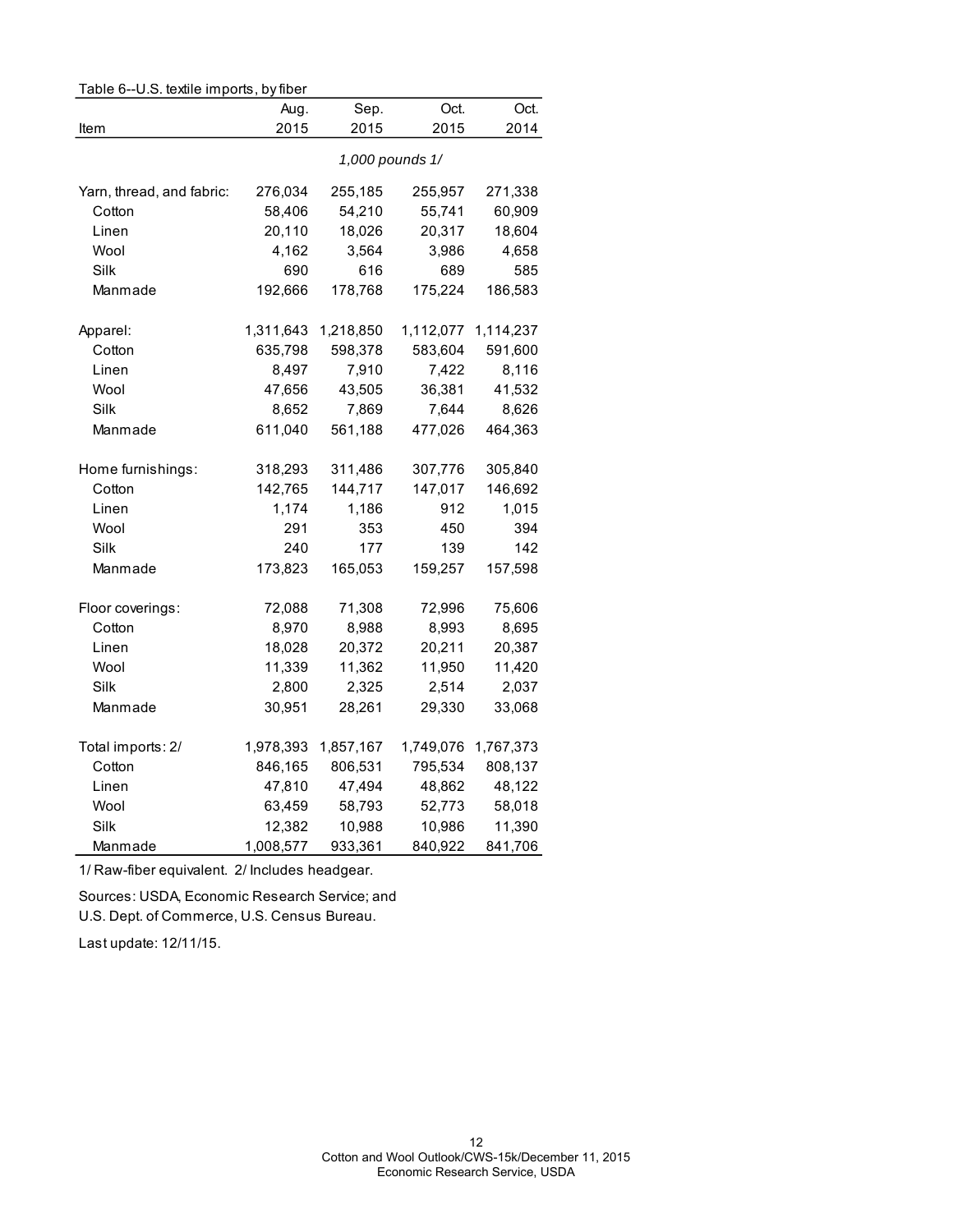| Table 7--U.S. textile exports, by fiber |                 |         |         |         |  |
|-----------------------------------------|-----------------|---------|---------|---------|--|
|                                         | Aug.            | Sep.    | Oct.    | Oct.    |  |
| Item                                    | 2015            | 2015    | 2015    | 2014    |  |
|                                         | 1,000 pounds 1/ |         |         |         |  |
| Yarn, thread, and fabric:               | 263,207         | 248,856 | 268,408 | 266,890 |  |
| Cotton                                  | 144,036         | 133,130 | 143,340 | 140,887 |  |
| Linen                                   | 6,889           | 6,718   | 7,223   | 7,575   |  |
| Wool                                    | 3,015           | 2,916   | 4,297   | 2,958   |  |
| Silk                                    | 1,100           | 1,298   | 1,107   | 1,384   |  |
| Manmade                                 | 108,167         | 104,794 | 112,440 | 114,086 |  |
| Apparel:                                | 24,220          | 25,431  | 24,700  | 29,988  |  |
| Cotton                                  | 10,928          | 11,321  | 10,833  | 12,460  |  |
| Linen                                   | 437             | 485     | 466     | 604     |  |
| Wool                                    | 1,445           | 1,671   | 1,406   | 1,966   |  |
| Silk                                    | 875             | 770     | 809     | 870     |  |
| Manmade                                 | 10,535          | 11,184  | 11,187  | 14,089  |  |
| Home furnishings:                       | 4,738           | 4,898   | 3,309   | 6,517   |  |
| Cotton                                  | 2,236           | 2,513   | 1,498   | 2,718   |  |
| Linen                                   | 263             | 232     | 233     | 980     |  |
| Wool                                    | 75              | 96      | 64      | 99      |  |
| Silk                                    | 86              | 109     | 122     | 123     |  |
| Manmade                                 | 2,078           | 1,948   | 1,391   | 2,596   |  |
| Floor coverings:                        | 26,170          | 25,014  | 26,367  | 31,272  |  |
| Cotton                                  | 2,076           | 1,942   | 2,071   | 2,192   |  |
| Linen                                   | 1,050           | 1,009   | 1,031   | 1,049   |  |
| Wool                                    | 1,413           | 1,138   | 1,210   | 1,756   |  |
| <b>Silk</b>                             | 30              | 33      | 30      | 29      |  |
| Manmade                                 | 21,601          | 20,893  | 22,026  | 26,246  |  |
| Total exports: 2/                       | 318,390         | 304,262 | 322,851 | 334,704 |  |
| Cotton                                  | 159,310         | 148,944 | 157,789 | 158,273 |  |
| Linen                                   | 8,639           | 8,444   | 8,953   | 10,207  |  |
| Wool                                    | 5,948           | 5,831   | 6,979   | 6,782   |  |
| Silk                                    | 2,091           | 2,210   | 2,068   | 2,406   |  |
| Manmade                                 | 142,402         | 138,833 | 147,062 | 157,035 |  |

# Table 7--U.S. textile exports, by fiber

1/ Raw-fiber equivalent. 2/ Includes headgear.

Sources: USDA, Economic Research Service; and U.S. Dept. of Commerce, U.S. Census Bureau.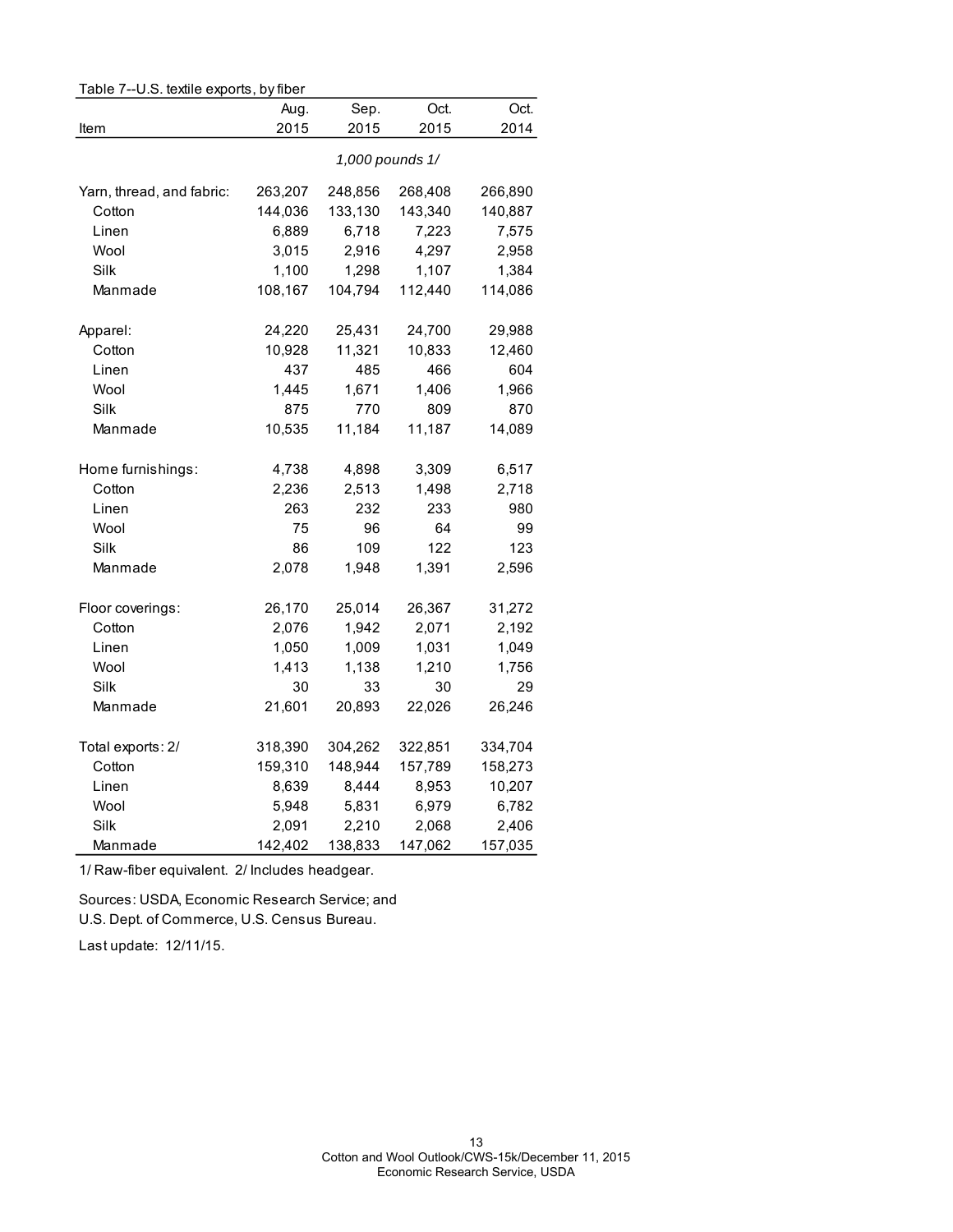| Table 8--U.S. cotton textile imports, by origin | Aug.    | Sep.            | Oct.    | Oct.    |
|-------------------------------------------------|---------|-----------------|---------|---------|
| Region/country                                  | 2015    | 2015            | 2015    | 2014    |
|                                                 |         | 1,000 pounds 1/ |         |         |
| North America                                   | 155,808 | 156,880         | 146,698 | 149,917 |
| Canada                                          | 3,029   | 3,387           | 3,422   | 3,309   |
| Costa Rica                                      | 12      | 16              | 9       | 403     |
| Dominican Republic                              | 9,708   | 8,330           | 6,940   | 5,949   |
| El Salvador                                     | 17,422  | 20,361          | 20,872  | 19,835  |
| Guatemala                                       | 10,319  | 9,027           | 8,995   | 9,671   |
| Haiti                                           | 14,497  | 14,034          | 11,925  | 11,833  |
| Honduras                                        | 37,066  | 39,899          | 30,164  | 31,547  |
| Mexico                                          | 43,429  | 43,040          | 46,904  | 51,274  |
| Nicaragua                                       | 20,322  | 18,783          | 17,465  | 16,092  |
| South America                                   | 4,298   | 4,059           | 4,360   | 3,770   |
| Colombia                                        | 2,099   | 1,922           | 1,966   | 1,446   |
| Peru                                            | 1,888   | 1,879           | 2,111   | 2,092   |
| Europe                                          | 18,810  | 15,110          | 18,864  | 19,265  |
| Germany                                         | 1,035   | 940             | 1,179   | 1,153   |
| Italy                                           | 1,650   | 1,081           | 1,452   | 1,687   |
| Portugal                                        | 2,391   | 2,163           | 2,676   | 1,837   |
| Turkey                                          | 10,183  | 7,938           | 10,115  | 11,434  |
| Turkmenistan                                    | 1,381   | 914             | 942     | 885     |
| Asia                                            | 653,892 | 614,158         | 611,984 | 621,056 |
| <b>Bahrain</b>                                  | 1,617   | 1,549           | 1,344   | 1,524   |
| Bangladesh                                      | 56,546  | 54,477          | 63,206  | 49,163  |
| Cambodia                                        | 22,784  | 19,383          | 20,501  | 23,137  |
| China                                           | 310,172 | 275,798         | 251,169 | 269,527 |
| Hong Kong                                       | 1,572   | 1,438           | 1,312   | 1,049   |
| India                                           | 72,391  | 75,119          | 73,798  | 78,297  |
| Indonesia                                       | 24,989  | 25,452          | 29,293  | 30,831  |
| Israel                                          | 483     | 478             | 536     | 637     |
| Japan                                           | 1,474   | 1,035           | 1,272   | 1,340   |
| Jordan                                          | 4,338   | 4,138           | 3,851   | 4,359   |
| Malaysia                                        | 4,011   | 3,856           | 3,354   | 3,463   |
| Pakistan                                        | 60,723  | 67,225          | 74,123  | 70,232  |
| Philippines                                     | 4,222   | 4,257           | 3,519   | 3,740   |
| South Korea                                     | 5,655   | 5,171           | 5,416   | 5,959   |
| Sri Lanka                                       | 9,819   | 7,291           | 8,795   | 8,584   |
| Taiwan                                          | 2,507   | 2,339           | 2,181   | 2,560   |
| Thailand                                        | 5,731   | 5,126           | 5,916   | 5,507   |
| United Arab Emirates                            | 640     | 599             | 421     | 397     |
| Vietnam                                         | 63,633  | 58,725          | 61,306  | 60,229  |
| Oceania                                         | 25      | 30              | 29      | 89      |
| Africa                                          | 13,332  | 16,293          | 13,598  | 14,039  |
| Egypt                                           | 5,767   | 7,736           | 5,908   | 5,711   |
| Kenya                                           | 2,812   | 2,383           | 2,439   | 2,451   |
| Lesotho                                         | 2,672   | 3,245           | 2,256   | 2,762   |
| Mauritius                                       | 895     | 1,707           | 1,379   | 1,782   |
|                                                 |         |                 |         |         |

1/ Raw-fiber equivalent. 2/ Totals may not add due to rounding.

Sources: USDA, Economic Research Service; and

U.S. Dept. of Commerce, U.S. Census Bureau.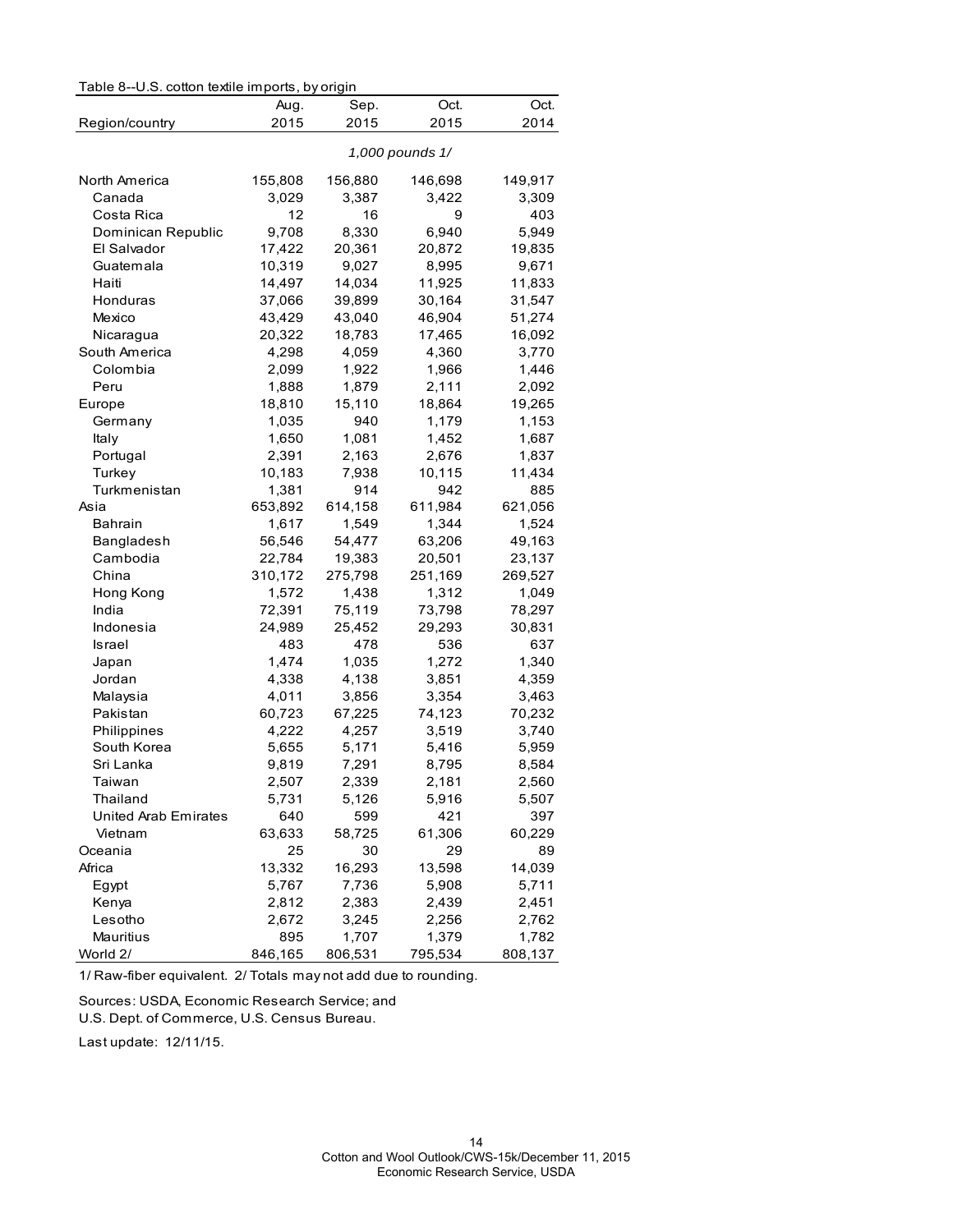|  | Table 9--U.S. cotton textile exports, by destination |  |  |
|--|------------------------------------------------------|--|--|
|--|------------------------------------------------------|--|--|

| Table 9--U.S. cotton textile exports, by destination |              |              |                 |              |
|------------------------------------------------------|--------------|--------------|-----------------|--------------|
| Region/country                                       | Aug.<br>2015 | Sep.<br>2015 | Oct.<br>2015    | Oct.<br>2014 |
|                                                      |              |              | 1,000 pounds 1/ |              |
| North America                                        | 135,444      | 126,492      | 133,433         | 138,838      |
| Bahamas                                              | 97           | 160          | 178             | 150          |
| Canada                                               | 10,402       | 11,097       | 7,954           | 10,459       |
| Costa Rica                                           | 211          | 339          | 310             | 365          |
| Dominican Republic                                   | 23,515       | 20,916       | 21,099          | 22,288       |
| El Salvador                                          | 8,808        | 6,077        | 7,617           | 8,159        |
| Guatemala                                            | 2,619        | 2,125        | 2,074           | 2,246        |
| Haiti                                                | 1,159        | 845          | 723             | 1,057        |
| Honduras                                             | 59,690       | 53,173       | 62,487          | 59,861       |
| Jamaica                                              | 35           | 91           | 125             | 135          |
| Mexico                                               | 25,984       | 27,854       | 27,198          | 30,649       |
| Nicaragua                                            | 2,508        | 3,272        | 2,909           | 2,785        |
| Panama                                               | 147          | 250          | 303             | 239          |
| South America                                        | 4,955        | 5,121        | 6,567           | 5,351        |
| Brazil                                               | 699          | 358          | 405             | 401          |
| Chile                                                | 190          | 228          | 224             | 163          |
| Colombia                                             | 2,944        | 3,473        | 4,670           | 2,210        |
| Ecuador                                              | 69           | 68           | 146             | 126          |
| Peru                                                 | 885          | 834          | 869             | 595          |
| Venezuela                                            | 31           | 77           | 94              | 1,334        |
| Europe                                               | 3,305        | 3,271        | 4,296           | 3,089        |
| Belgium                                              | 371          | 266          | 444             | 373          |
| France                                               | 97           | 70           | 84              | 206          |
| Germany                                              | 509          | 431          | 473             | 312          |
| Italy                                                | 168          | 205          | 185             | 179          |
| Netherlands                                          | 279          | 207          | 195             | 315          |
| United Kingdom                                       | 846          | 865          | 1,073           | 871          |
| Asia                                                 | 12,798       | 11,077       | 9,820           | 9,927        |
| China                                                | 8,306        | 7,596        | 6,979           | 6,464        |
| Hong Kong                                            | 596          | 364          | 474             | 466          |
| India                                                | 174          | 229          | 118             | 150          |
| Israel                                               | 132          | 103          | 87              | 118          |
| Japan                                                | 961          | 781          | 566             | 771          |
| Lebanon                                              | 149          | 50           | 90              | 13           |
| Saudi Arabia                                         | 105          | 126          | 76              | 127          |
| Singapore                                            | 137          | 108          | 156             | 219          |
| South Korea                                          | 646          | 444          | 492             | 461          |
| Taiwan                                               | 213          | 143          | 115             | 116          |
| Thailand                                             | 64           | 128          | 64              | 62           |
| United Arab Emirates                                 | 218          | 94           | 152             | 304          |
| Vietnam                                              | 36           | 102          | 54              | 293          |
| Oceania                                              | 752          | 518          | 584             | 808          |
| Australia                                            | 577          | 402          | 440             | 577          |
| New Zealand                                          | 144          | 71           | 107             | 165          |
| Africa                                               | 2,057        | 2,466        | 3,088           | 259          |
| South Africa                                         | 74           | 39           | 23              | 68           |
| World 2/                                             | 159,310      | 148,944      | 157,789         | 158,273      |

1/ Raw-fiber equivalent. 2/ Totals may not add due to rounding.

Sources: USDA, Economic Research Service; and

U.S. Dept. of Commerce, U.S. Census Bureau.